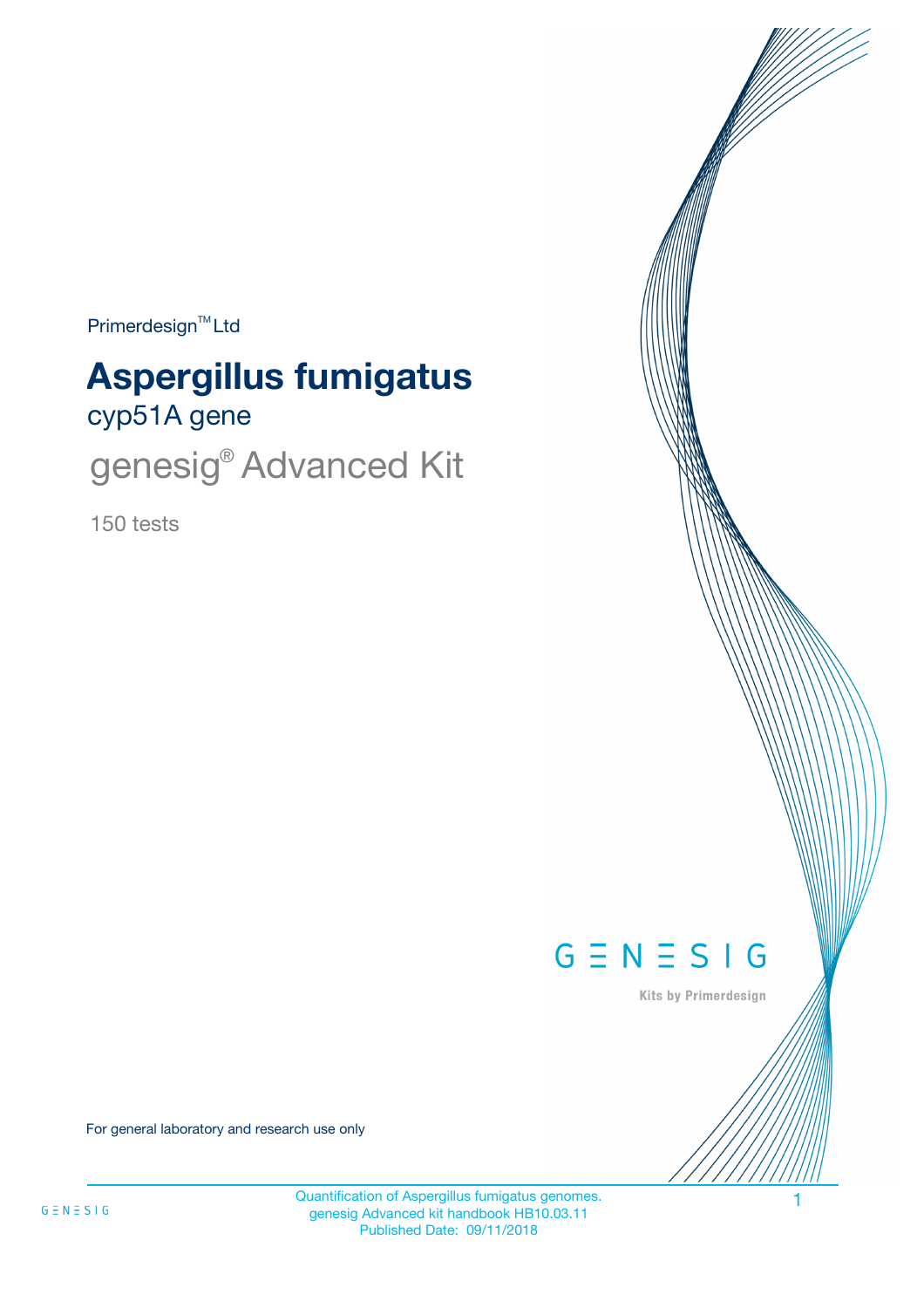## Introduction to Aspergillus fumigatus

Aspergillus fumigatus is a pathogenic fungus of the genus Aspergillus. It is a saprotroph that is found widely in nature, typically in soil and decaying organic matter, such as compost heaps, and is the causative agent for the disease aspergillosis. A. fumigatus has a haploid 29.4 Mb genome that forms eight chromosomes. It forms colonies that produce hyphae known as conidiophores that produce thousands of minute grey-green conidia (2–3 μm) that readily become airborne. Inhaling the spores can result in allergic bronchopulmonary aspergillosis, pulmonary aspergilloma or invasive aspergillosis.

Infection occurs after inhalation and it is estimated that everybody inhales several hundred spores each day; typically these are quickly eliminated by the immune system in healthy individuals. The fungus is more likely to become pathogenic in immunocompromised individuals. Due to the small size of conidia, many can become deposited in alveoli where they interact with innate effecter cells, usually leading to their destruction. If they evade the immune system they emerge from dormancy and make a morphological switch to hyphae after germinating in the pulmonary alveoli. Germination occurs either extracellularly or in type II pneumocyte endosomes. Following germination, filamentous hyphal growth results in epithelial penetration and subsequent penetration of the vascular endothelium. This causes cellular damage and induces repair mechanisms, including a proinflammatory response, which results in intravascular thrombosis and localized tissue necrosis. Dissemination through the blood stream only occurs in severely immunocomprimised individuals and can affect major organs including the brain, heart and kidneys.

Symptoms vary depending on the severity of the infection. A fungus ball in the lung may be asymptomatic, may cause repeated coughing up of blood or occasionally severe, even fatal, bleeding. Invasive aspergillosis of the lungs often causes coughing, fever, chest pain and difficulty breathing. When deeper tissues are affected symptoms include fever, chills, shock, delirium, and blood clots. The person may develop kidney failure, liver failure and breathing difficulties. Death can occur quickly.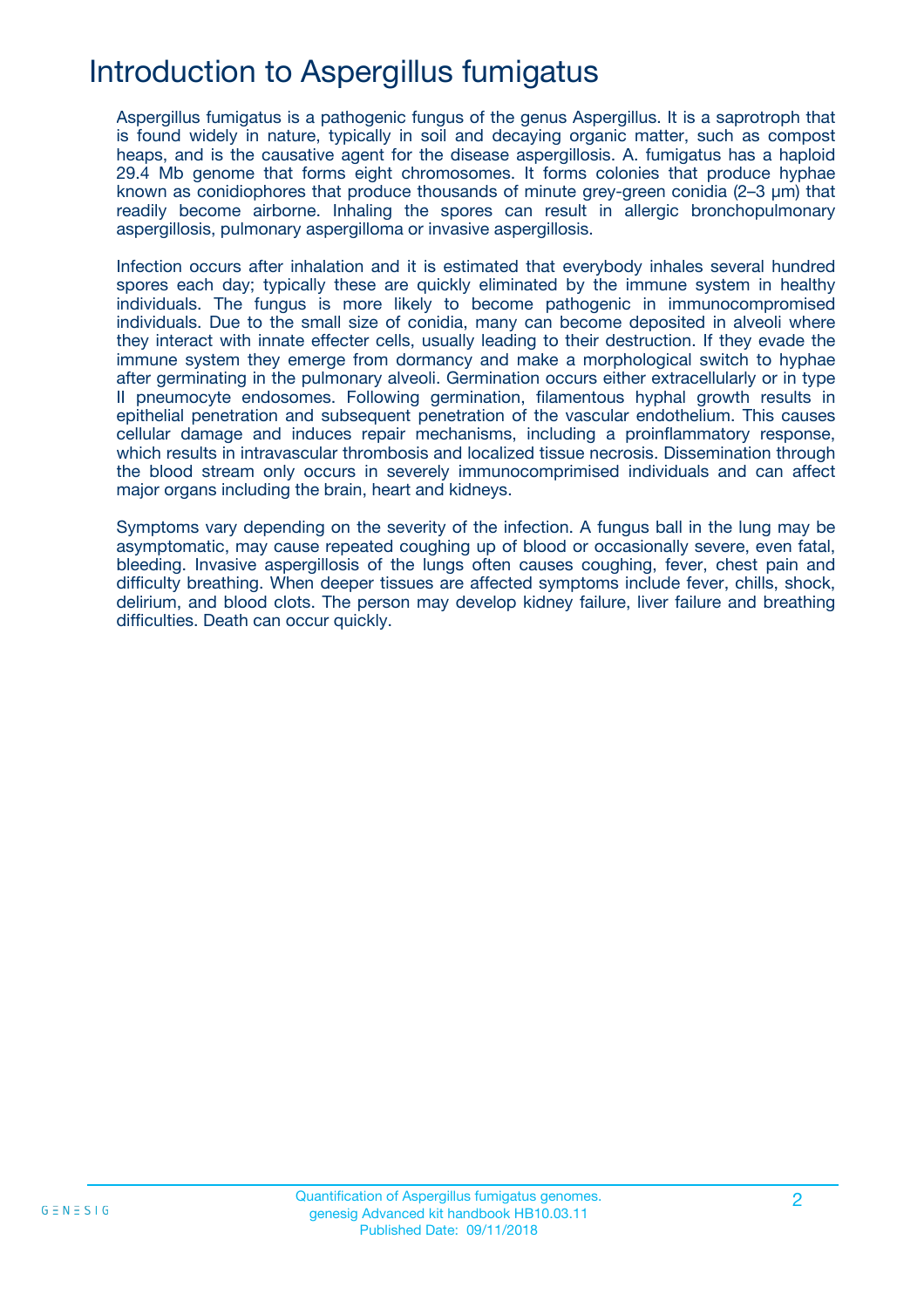# **Specificity**

The Primerdesign genesig Kit for Aspergillus fumigatus () genomes is designed for the in vitro quantification of genomes. The kit is designed to have a broad detection profile. Specifically, the primers represent 100% homology with over 95% of the NCBI database reference sequences available at the time of design.

The dynamics of genetic variation means that new sequence information may become available after the initial design. Primerdesign periodically reviews the detection profiles of our kits and when required releases new versions.

If you require further information, or have a specific question about the detection profile of this kit then please send an e.mail to enquiry@primerdesign.co.uk and our bioinformatics team will answer your question.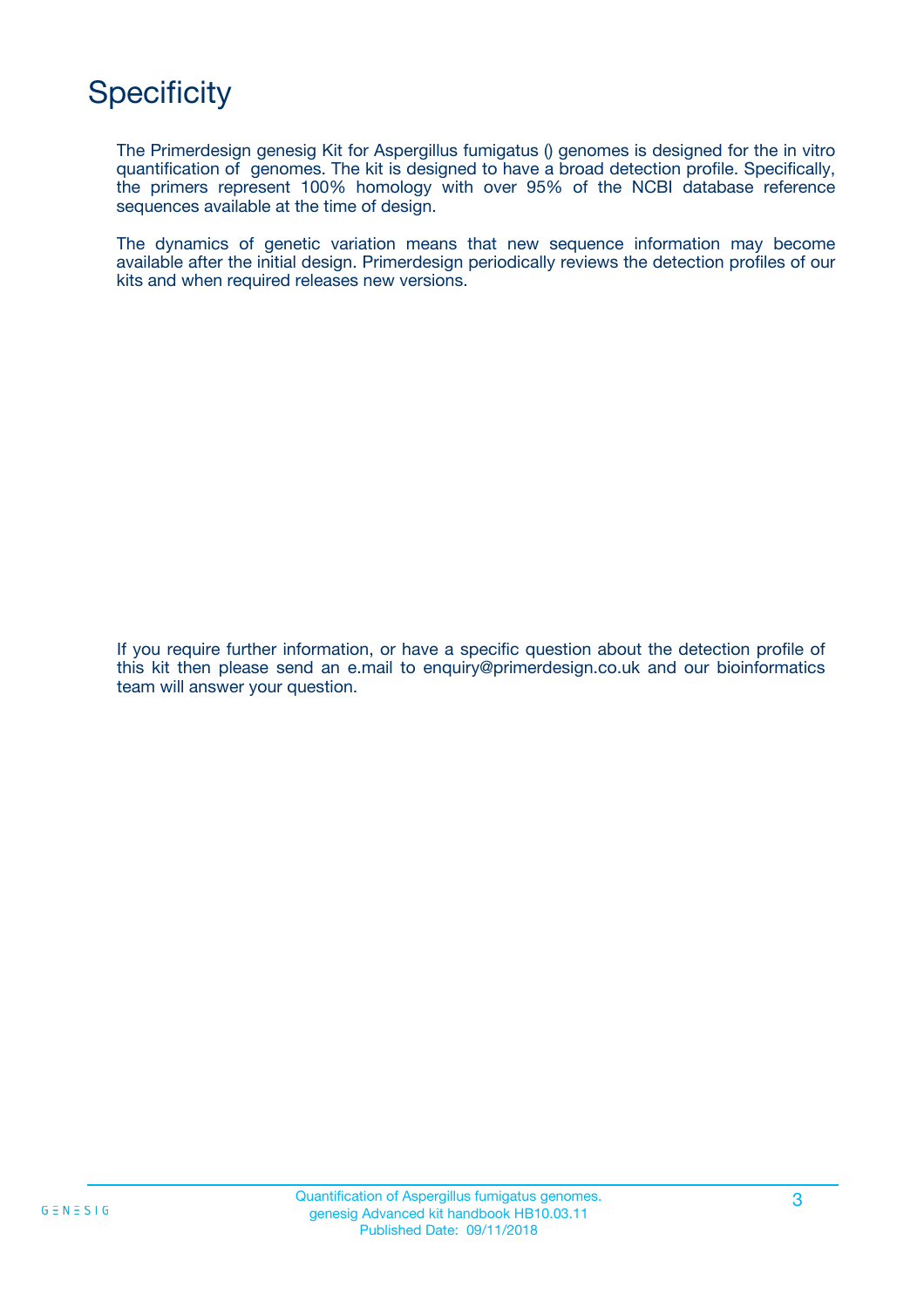## Kit contents

- **specific primer/probe mix (150 reactions BROWN)** FAM labelled
- **positive control template (for Standard curve RED)**
- **Internal extraction control primer/probe mix (150 reactions BROWN)** VIC labelled as standard
- **Internal extraction control DNA (150 reactions BLUE)**
- **Endogenous control primer/probe mix (150 reactions BROWN)** FAM labelled
- **RNase/DNase free water (WHITE)** for resuspension of primer/probe mixes
- **Template preparation buffer (YELLOW)** for resuspension of internal control template, positive control template and standard curve preparation

### Reagents and equipment to be supplied by the user

#### **Real-time PCR Instrument**

#### **Extraction kit**

This kit is recommended for use with genesig Easy DNA/RNA extraction kit. However, it is designed to work well with all processes that yield high quality RNA and DNA with minimal PCR inhibitors.

#### **oasig**TM **lyophilised or Precision**®**PLUS 2X qPCR Master Mix**

This kit is intended for use with oasig or PrecisionPLUS2X qPCR Master Mix.

**Pipettors and Tips**

**Vortex and centrifuge**

#### **Thin walled 1.5 ml PCR reaction tubes**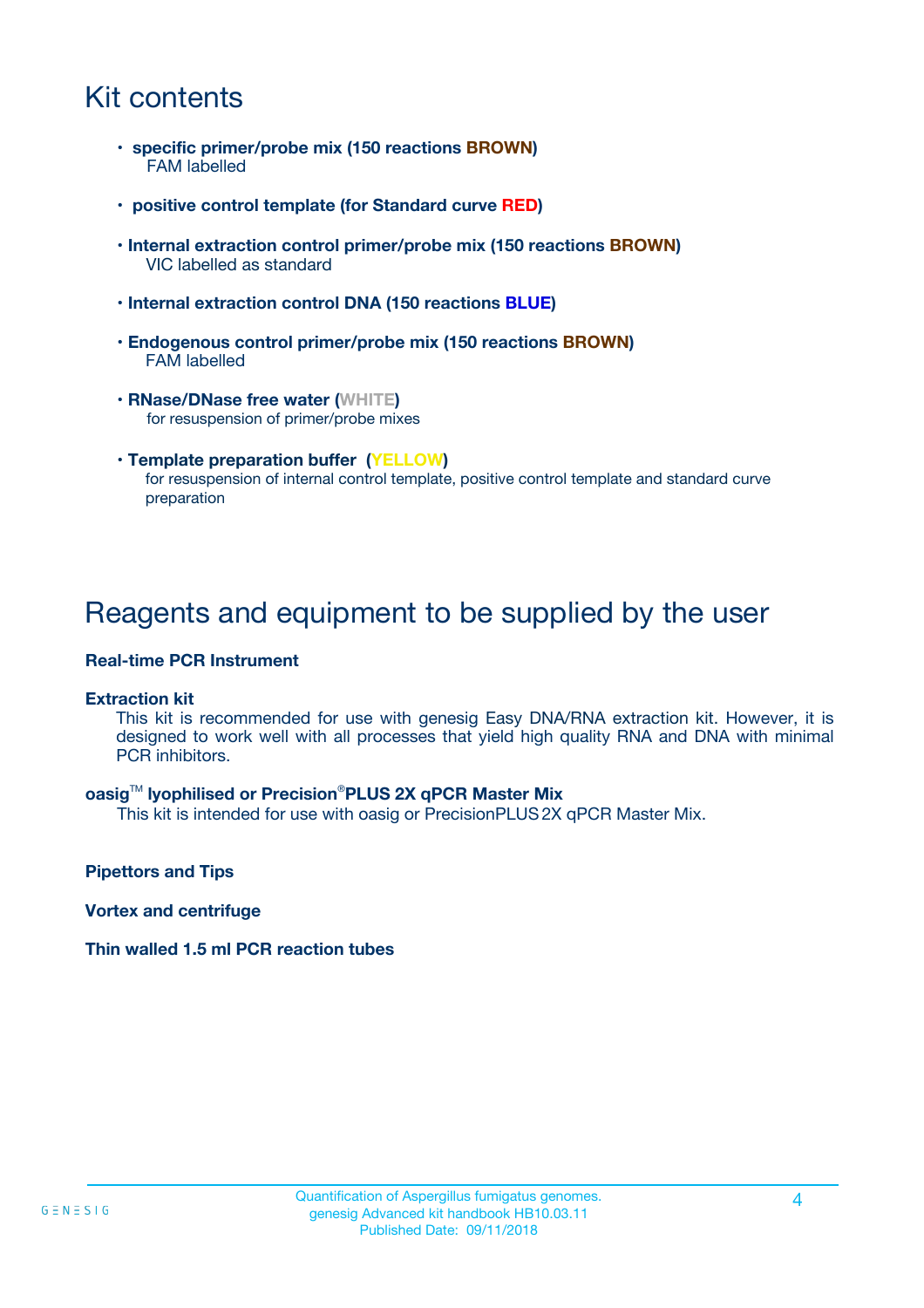### Kit storage and stability

This kit is stable at room temperature but should be stored at -20ºC on arrival. Once the lyophilised components have been resuspended they should not be exposed to temperatures above -20°C for longer than 30 minutes at a time and unnecessary repeated freeze/thawing should be avoided. The kit is stable for six months from the date of resuspension under these circumstances.

If a standard curve dilution series is prepared this can be stored frozen for an extended period. If you see any degradation in this serial dilution a fresh standard curve can be prepared from the positive control.

Primerdesign does not recommend using the kit after the expiry date stated on the pack.

### Suitable sample material

All kinds of sample material suited for PCR amplification can be used. Please ensure the samples are suitable in terms of purity, concentration, and DNA integrity (An internal PCR control is supplied to test for non specific PCR inhibitors). Always run at least one negative control with the samples. To prepare a negative-control, replace the template DNA sample with RNase/DNase free water.

### Dynamic range of test

Under optimal PCR conditions genesig detection kits have very high priming efficiencies of >95% and can detect less than 100 copies of target template.

### Notices and disclaimers

This product is developed, designed and sold for research purposes only. It is not intended for human diagnostic or drug purposes or to be administered to humans unless clearly expressed for that purpose by the Food and Drug Administration in the USA or the appropriate regulatory authorities in the country of use. During the warranty period Primerdesign genesig detection kits allow precise and reproducible data recovery combined with excellent sensitivity. For data obtained by violation to the general GLP guidelines and the manufacturer's recommendations the right to claim under guarantee is expired. PCR is a proprietary technology covered by several US and foreign patents. These patents are owned by Roche Molecular Systems Inc. and have been sub-licensed by PE Corporation in certain fields. Depending on your specific application you may need a license from Roche or PE to practice PCR. Additional information on purchasing licenses to practice the PCR process may be obtained by contacting the Director of Licensing at Roche Molecular Systems, 1145 Atlantic Avenue, Alameda, CA 94501 or Applied Biosystems business group of the Applera Corporation, 850 Lincoln Centre Drive, Foster City, CA 94404. In addition, the 5' nuclease assay and other homogeneous amplification methods used in connection with the PCR process may be covered by U.S. Patents 5,210,015 and 5,487,972, owned by Roche Molecular Systems, Inc, and by U.S. Patent 5,538,848, owned by The Perkin-Elmer Corporation.

# Trademarks

Primerdesign™ is a trademark of Primerdesign Ltd.

genesig $^\circledR$  is a registered trademark of Primerdesign Ltd.

The PCR process is covered by US Patents 4,683,195, and 4,683,202 and foreign equivalents owned by Hoffmann-La Roche AG. BI, ABI PRISM® GeneAmp® and MicroAmp® are registered trademarks of the Applera Genomics (Applied Biosystems Corporation). BIOMEK® is a registered trademark of Beckman Instruments, Inc.; iCycler™ is a registered trademark of Bio-Rad Laboratories, Rotor-Gene is a trademark of Corbett Research. LightCycler™ is a registered trademark of the Idaho Technology Inc. GeneAmp®, TaqMan® and AmpliTaqGold® are registered trademarks of Roche Molecular Systems, Inc., The purchase of the Primerdesign™ reagents cannot be construed as an authorization or implicit license to practice PCR under any patents held by Hoffmann-LaRoche Inc.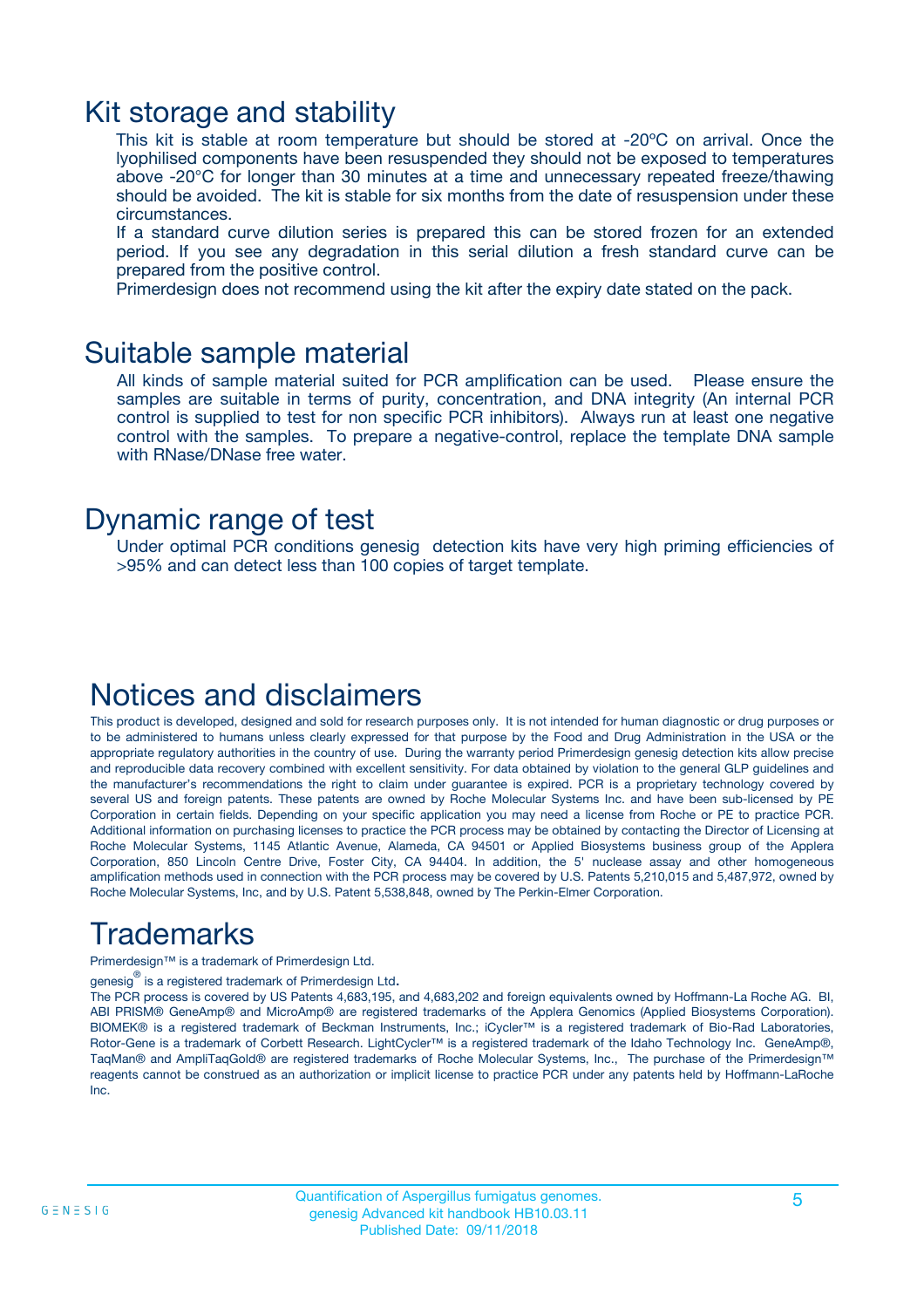## Principles of the test

#### **Real-time PCR**

A specific primer and probe mix is provided and this can be detected through the FAM channel.

The primer and probe mix provided exploits the so-called TaqMan® principle. During PCR amplification, forward and reverse primers hybridize to the DNA. A fluorogenic probe is included in the same reaction mixture which consists of a DNA probe labeled with a 5`-dye and a 3`-quencher. During PCR amplification, the probe is cleaved and the reporter dye and quencher are separated. The resulting increase in fluorescence can be detected on a range of qPCR platforms.

#### **Positive control**

For copy number determination and as a positive control for the PCR set up, the kit contains a positive control template. This can be used to generate a standard curve of copy number / Cq value. Alternatively the positive control can be used at a single dilution where full quantitative analysis of the samples is not required. Each time the kit is used, at least one positive control reaction must be included in the run. A positive result indicates that the primers and probes for detecting the target gene worked properly in that particular experimental scenario. If a negative result is obtained the test results are invalid and must be repeated. Care should be taken to ensure that the positive control does not contaminate any other kit component which would lead to false-positive results. This can be achieved by handling this component in a Post PCR environment. Care should also be taken to avoid cross-contamination of other samples when adding the positive control to the run. This can be avoided by sealing all other samples and negative controls before pipetting the positive control into the positive control well.

#### **Negative control**

To validate any positive findings a negative control reaction should be included every time the kit is used. For this reaction the RNase/DNase free water should be used instead of template. A negative result indicates that the reagents have not become contaminated while setting up the run.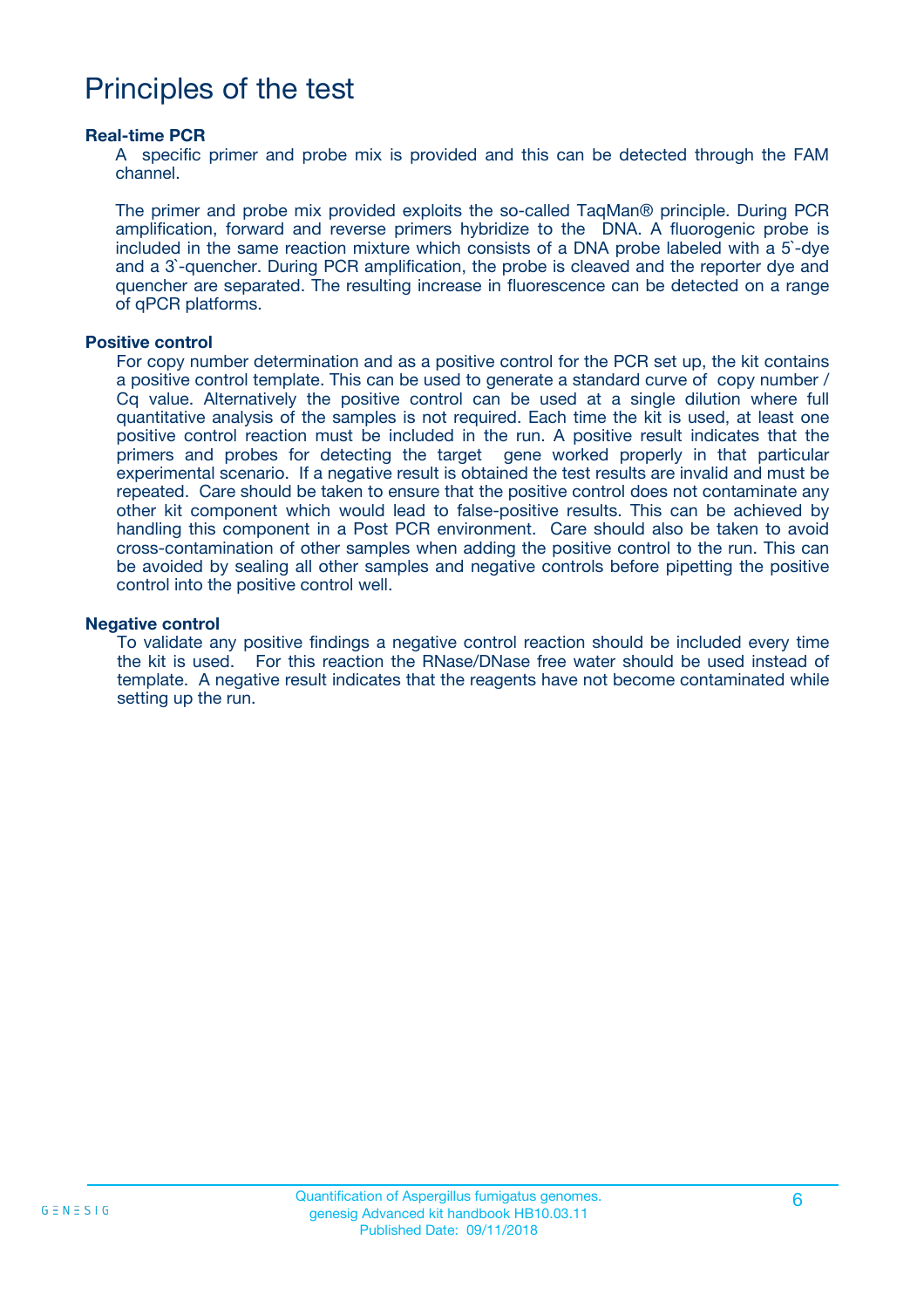#### **Internal DNA extraction control**

When performing DNA extraction, it is often advantageous to have an exogenous source of DNA template that is spiked into the lysis buffer. This control DNA is then co-purified with the sample DNA and can be detected as a positive control for the extraction process. Successful co-purification and qPCR for the control DNA also indicates that PCR inhibitors are not present at a high concentration.

A separate primer and probe mix are supplied with this kit to detect the exogenous DNA using qPCR. The primers are present at PCR limiting concentrations which allows multiplexing with the target sequence primers. Amplification of the control DNA does not interfere with detection of the target DNA even when present at low copy number. The Internal control is detected through the VIC channel and gives a Cq value of 28+/-3.

#### **Endogenous control**

To confirm extraction of a valid biological template, a primer and probe mix is included to detect an endogenous gene. Detection of the endogenous control is through the FAM channel and it is NOT therefore possible to perform a multiplex with the primers. A poor endogenous control signal may indicate that the sample did not contain sufficient biological material.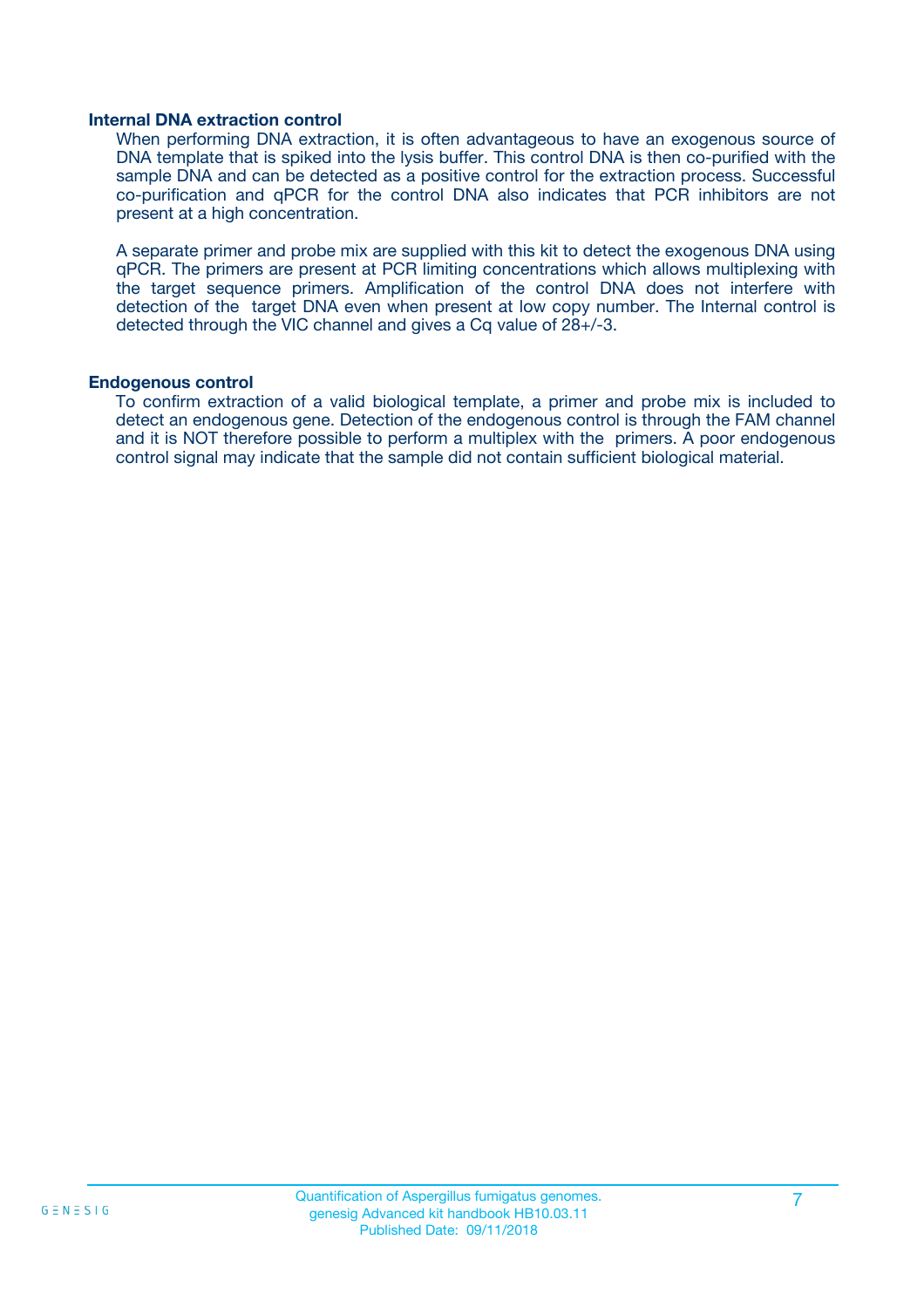### Resuspension protocol

To minimize the risk of contamination with foreign DNA, we recommend that all pipetting be performed in a PCR clean environment. Ideally this would be a designated PCR lab or PCR cabinet. Filter tips are recommended for all pipetting steps.

- **1. Pulse-spin each tube in a centrifuge before opening.** This will ensure lyophilised primer and probe mix is in the base of the tube and is not spilt upon opening the tube.
- **2. Resuspend the primer/probe mixes in the RNase/DNase free water supplied, according to the table below:**

To ensure complete resuspension, vortex each tube thoroughly.

| Component - resuspend in water                       |          |  |
|------------------------------------------------------|----------|--|
| <b>Pre-PCR pack</b>                                  |          |  |
| primer/probe mix (BROWN)                             | $165$ µl |  |
| Internal extraction control primer/probe mix (BROWN) | $165$ µl |  |
| Endogenous control primer/probe mix (BROWN)          | $165$ µ  |  |

**3. Resuspend the internal control template and positive control template in the template preparation buffer supplied, according to the table below:** To ensure complete resuspension, vortex each tube thoroughly.

| Component - resuspend in template preparation buffer |          |  |  |
|------------------------------------------------------|----------|--|--|
| <b>Pre-PCR heat-sealed foil</b>                      |          |  |  |
| Internal extraction control DNA (BLUE)               |          |  |  |
| <b>Post-PCR heat-sealed foil</b>                     |          |  |  |
| Positive Control Template (RED) *                    | $500$ µl |  |  |

\* This component contains high copy number template and is a VERY significant contamination risk. It must be opened and handled in a separate laboratory environment, away from the other components.

### DNA extraction

The internal extraction control DNA can be added either to the DNA lysis/extraction buffer or to the DNA sample once it has been resuspended in lysis buffer.

**DO NOT add the internal extraction control DNA directly to the unprocessed biological sample as this will lead to degradation and a loss in signal.**

- **1. Add 4µl of the Internal extraction control DNA (BLUE) to each sample in DNA lysis/extraction buffer per sample.**
- **2. Complete DNA extraction according to the manufacturers protocols.**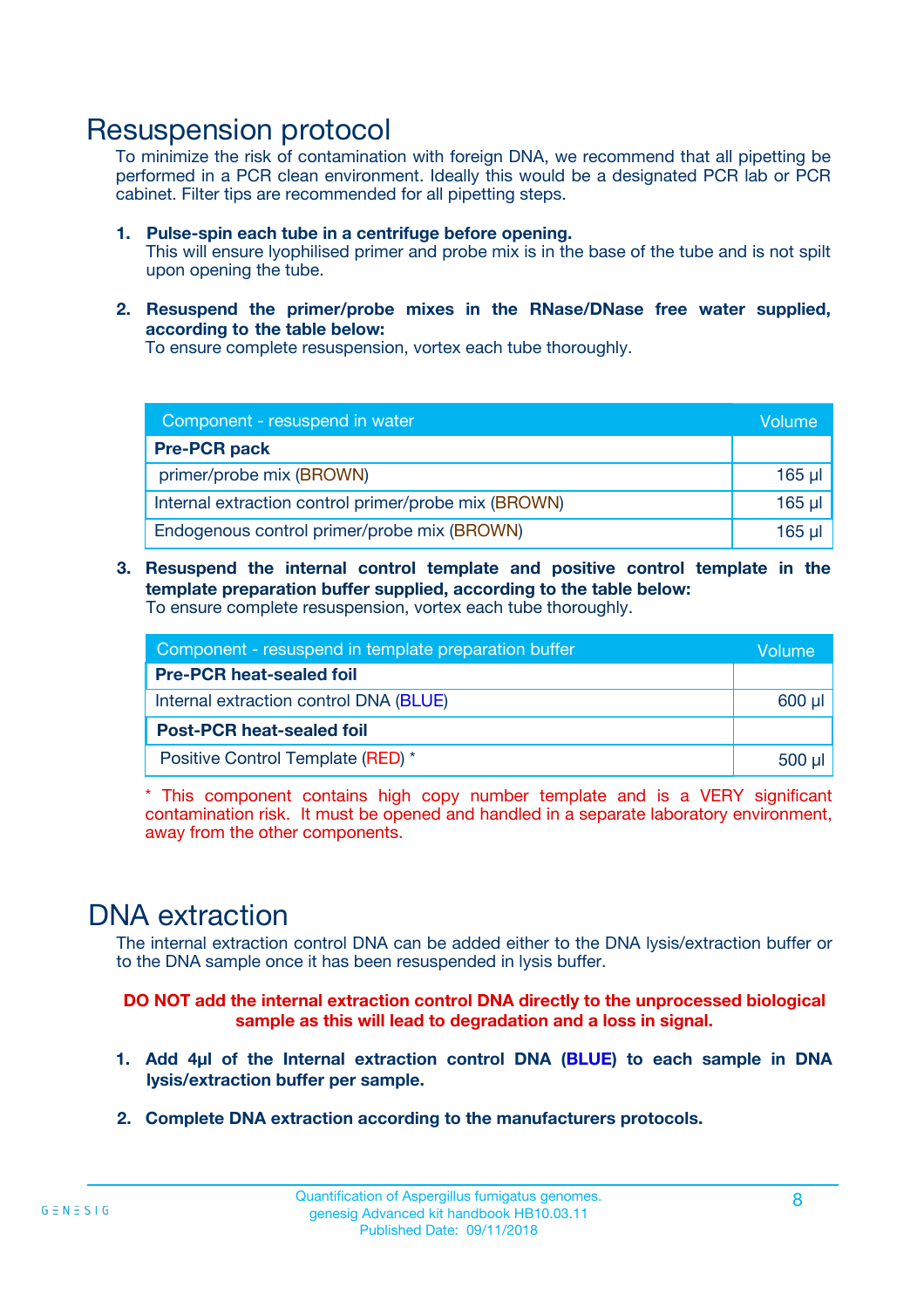# qPCR detection protocol

**1. For each DNA sample prepare a reaction mix according to the table below:** Include sufficient reactions for positive and negative controls.

| Component                                            | Volume   |
|------------------------------------------------------|----------|
| oasig or PrecisionPLUS 2X qPCR Master Mix            | $10 \mu$ |
| primer/probe mix (BROWN)                             | 1 µI     |
| Internal extraction control primer/probe mix (BROWN) | 1 µI     |
| <b>RNase/DNase free water (WHITE)</b>                | $3 \mu$  |
| <b>Final Volume</b>                                  | 15 µl    |

**2. For each DNA sample prepare an endogenous control reaction according to the table below (Optional):**

**This control reaction will provide useful information regarding the quality of the biological sample.**

| Component                                   | Volume          |
|---------------------------------------------|-----------------|
| oasig or PrecisionPLUS 2X qPCR Master Mix   | $10 \mu$        |
| Endogenous control primer/probe mix (BROWN) | 1 µI            |
| <b>RNase/DNase free water (WHITE)</b>       | 4 µl            |
| <b>Final Volume</b>                         | 15 <sub>µ</sub> |

- **3. Pipette 15µl of each mix into individual wells according to your qPCR experimental plate set up.**
- **4. Prepare sample DNA templates for each of your samples.**
- **5. Pipette 5µl of DNA template into each well, according to your experimental plate set up.**

For negative control wells use 5µl of RNase/DNase free water. The final volume in each well is 20ul.

**6. If a standard curve is included for quantitative analysis, prepare a reaction mix according to the table below:**

| Component                                 | Volume  |
|-------------------------------------------|---------|
| oasig or PrecisionPLUS 2X qPCR Master Mix | 10 µl   |
| primer/probe mix (BROWN)                  | 1 µI    |
| <b>RNase/DNase free water (WHITE)</b>     | $4 \mu$ |
| <b>Final Volume</b>                       | 15 µl   |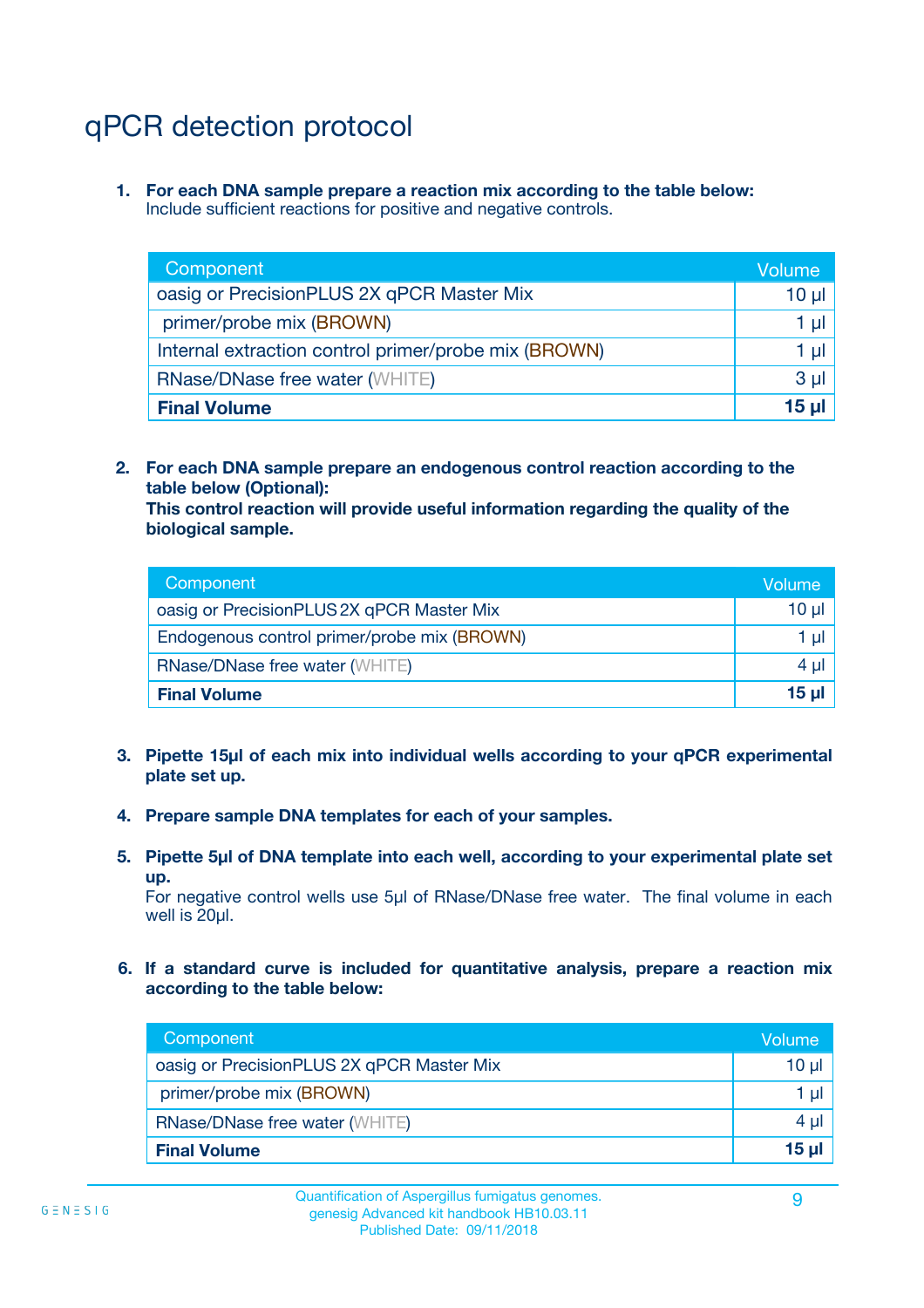#### **7. Preparation of standard curve dilution series.**

- 1) Pipette 90µl of template preparation buffer into 5 tubes and label 2-6
- 2) Pipette 10µl of Positive Control Template (RED) into tube 2
- 3) Vortex thoroughly
- 4) Change pipette tip and pipette 10µl from tube 2 into tube 3
- 5) Vortex thoroughly

Repeat steps 4 and 5 to complete the dilution series

| <b>Standard Curve</b>         | <b>Copy Number</b>     |
|-------------------------------|------------------------|
| Tube 1 Positive control (RED) | $2 \times 10^5$ per µl |
| Tube 2                        | $2 \times 10^4$ per µl |
| Tube 3                        | $2 \times 10^3$ per µl |
| Tube 4                        | $2 \times 10^2$ per µl |
| Tube 5                        | 20 per µl              |
| Tube 6                        | 2 per µl               |

**8. Pipette 5µl of standard template into each well for the standard curve according to your experimental plate set up.**

#### The final volume in each well is 20µl.

# qPCR amplification protocol

Amplification conditions using oasig or PrecisionPLUS 2X qPCR Master Mix.

|             | <b>Step</b>       | <b>Time</b>     | Temp    |
|-------------|-------------------|-----------------|---------|
|             | Enzyme activation | 2 min           | 95 °C   |
| Cycling x50 | Denaturation      | 10 <sub>s</sub> | 95 $°C$ |
|             | DATA COLLECTION * | 60 s            | 60 °C   |

\* Fluorogenic data should be collected during this step through the FAM and VIC channels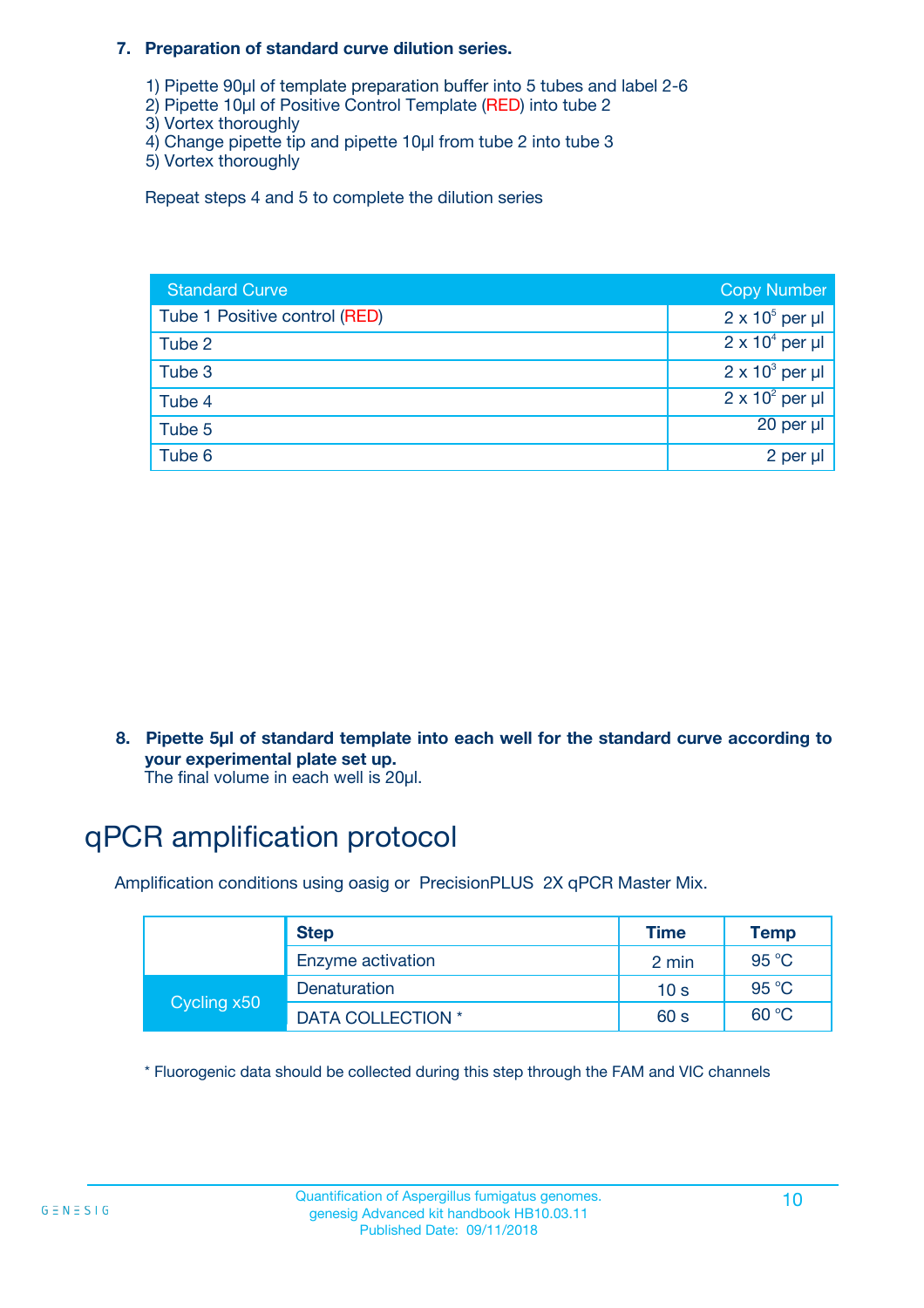# Interpretation of results

| <b>Target</b><br>(FAM) | <b>Internal</b><br>control<br>(NIC) | <b>Positive</b><br>control | <b>Negative</b><br>control | Interpretation                                                                                                  |
|------------------------|-------------------------------------|----------------------------|----------------------------|-----------------------------------------------------------------------------------------------------------------|
| $\leq 30$              | $+ 1 -$                             | ÷                          |                            | <b>POSITIVE QUANTITATIVE RESULT</b><br>calculate copy number                                                    |
| > 30                   | ٠                                   | ÷                          |                            | <b>POSITIVE QUANTITATIVE RESULT</b><br>calculate copy number                                                    |
| > 30                   |                                     | ÷                          |                            | <b>POSITIVE QUALITATIVE RESULT</b><br>do not report copy number as this<br>may be due to poor sample extraction |
|                        | ÷                                   | ÷                          |                            | <b>NEGATIVE RESULT</b>                                                                                          |
| $+ 1 -$                | $+ 1 -$                             | ÷                          | $\leq$ 35                  | <b>EXPERIMENT FAILED</b><br>due to test contamination                                                           |
| $+$ / -                | $+ 1 -$                             | ÷                          | > 35                       | $\star$                                                                                                         |
|                        |                                     | ÷                          |                            | <b>SAMPLE PREPARATION FAILED</b>                                                                                |
|                        |                                     |                            | $+$ /                      | <b>EXPERIMENT FAILED</b>                                                                                        |

Positive control template (**RED**) is expected to amplify between Cq 16 and 23. Failure to satisfy this quality control criterion is a strong indication that the experiment has been compromised.

\*Where the test sample is positive and the negative control is positive with a  $Ca > 35$ , the sample must be reinterpreted based on the relative signal strength of the two results:



If the sample amplifies  $> 5$  Cq earlier than the negative control then the sample should be reinterpreted (via the table above) with the negative control verified as negative.



If the sample amplifies  $< 5$  Cq earlier than the negative control then the positive sample result is invalidated and<br>the result should be determined  $the$  result should be inconclusive due to test contamination. The test for this sample should be repeated.